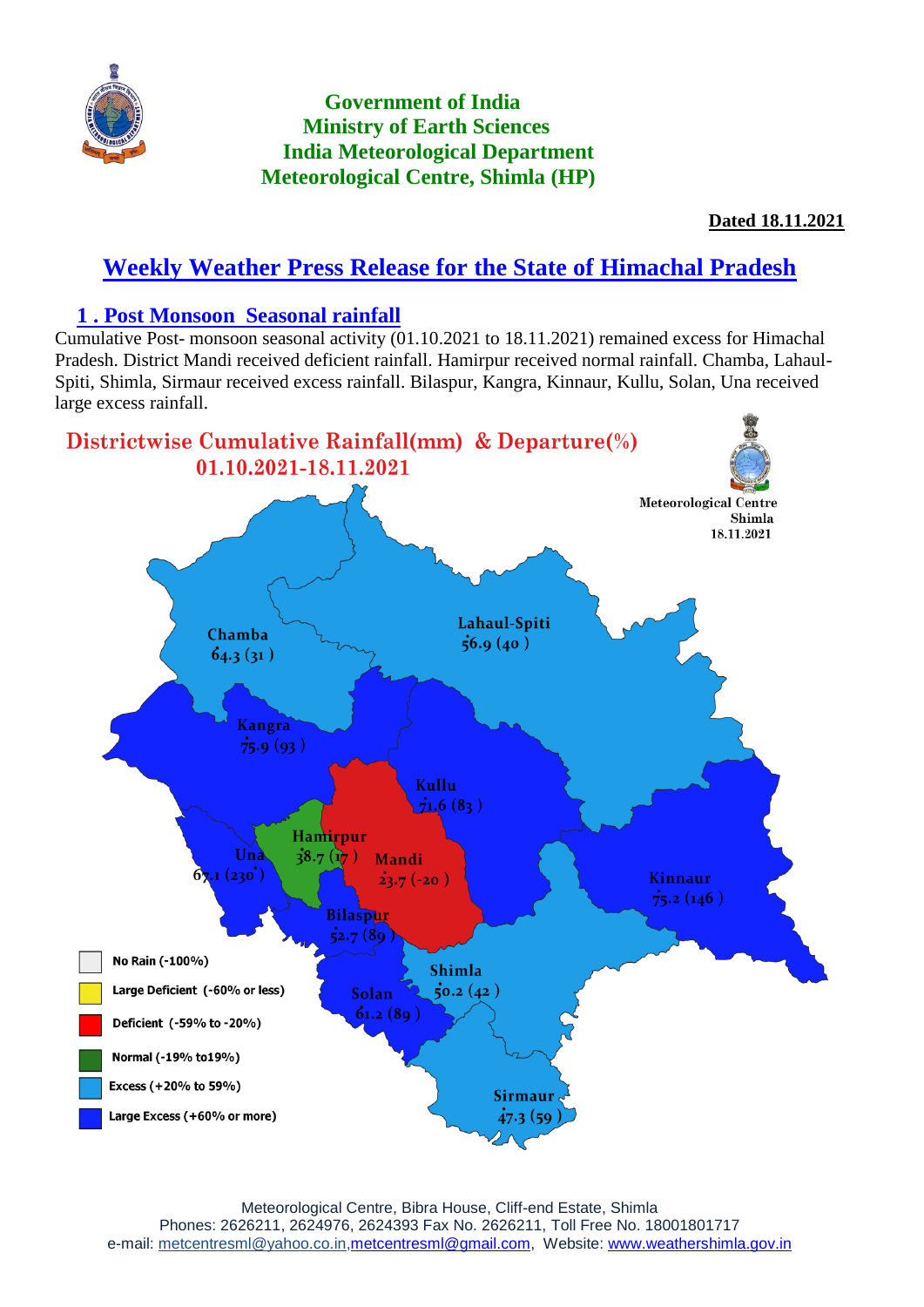#### **2. Salient Features for the week ending on 18th Nov 2021**

No rainfall received in Himachal Pradesh during last week.

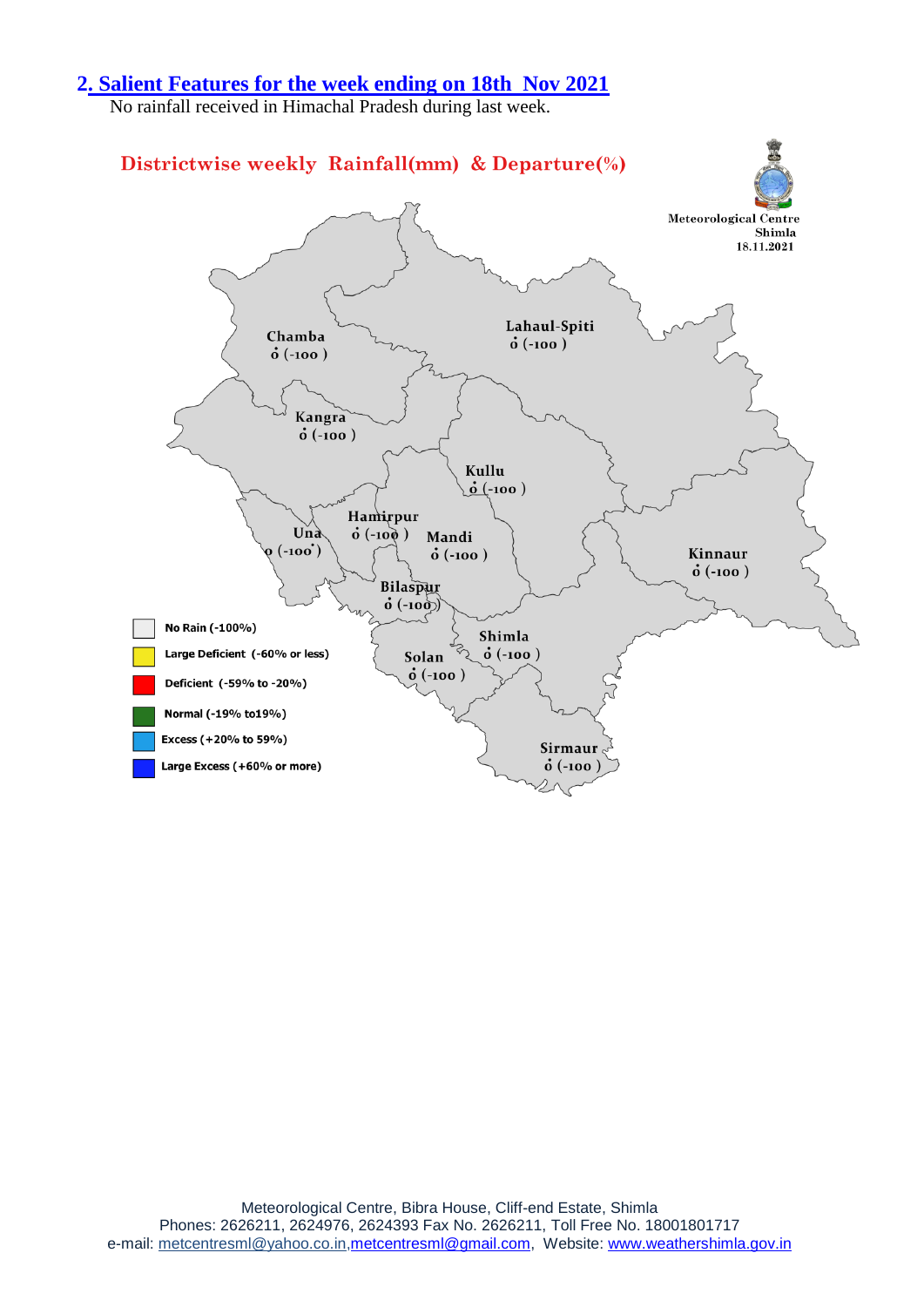#### **3. Broad Meteorological Conditions:**

 A Western Disturbance as a trough in mid- tropospheric westerlies with its axis at 5.8 km above mean sea level now runs roughly along Long. 62°E to the north of Lat. 30°N.

#### **4. Forecast :**

Weather will be dry for next two week. During  $1<sup>st</sup>$  week there is no significant change in temperature while in  $2<sup>nd</sup>$  week there is gradual fall in minimum and maximum temperatures by 1 to 2 degree .

**Further update in this regards follow in our bulletin from time to time.**

|                 | <b>Week 1(19th Nov to 25th Nov)</b> | <b>Week 2(26<sup>th</sup> Nov to 2<sup>nd</sup> Dec)</b> |
|-----------------|-------------------------------------|----------------------------------------------------------|
| <b>Max Temp</b> | No Large change                     | Gradual Fall by 1 to 2 degree                            |
| <b>MinTemp</b>  | No Large change                     | Gradual Fall by 1 to 2 degree                            |
| <b>Rainfall</b> | Dry                                 | Dry                                                      |

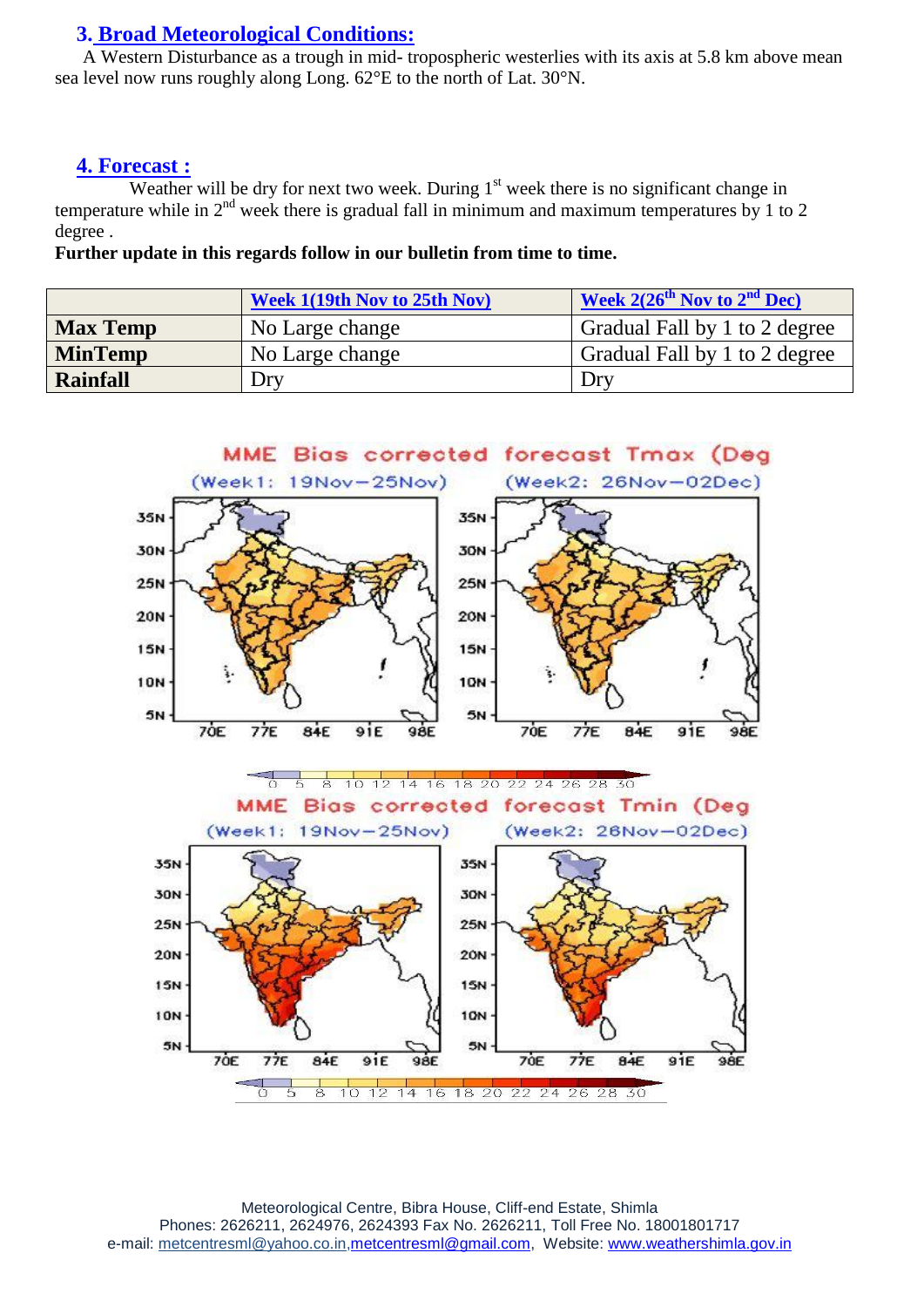

**Regards, Met Centre Shimla \_\_\_\_\_\_\_\_\_\_\_\_\_\_\_\_\_\_\_\_\_\_\_\_\_\_\_\_\_\_\_\_\_\_\_\_\_\_\_\_\_\_\_\_\_\_\_\_\_\_\_\_\_\_\_\_\_\_\_\_\_\_\_\_\_\_\_\_\_\_\_\_\_\_\_\_\_\_\_\_\_\_\_\_\_\_\_\_\_\_\_\_\_\_\_\_\_\_**

**For latest Weather Bulletin and warnings kindly visit following links** Website[:https://mausam.imd.gov.in/shimla/](%2520https:/mausam.imd.gov.in/shimla/) Twitter[-https://twitter.com/himachalmausam](https://twitter.com/himachalmausam) Facebook-https://www.facebook.com/profile.php?id=100018411811087